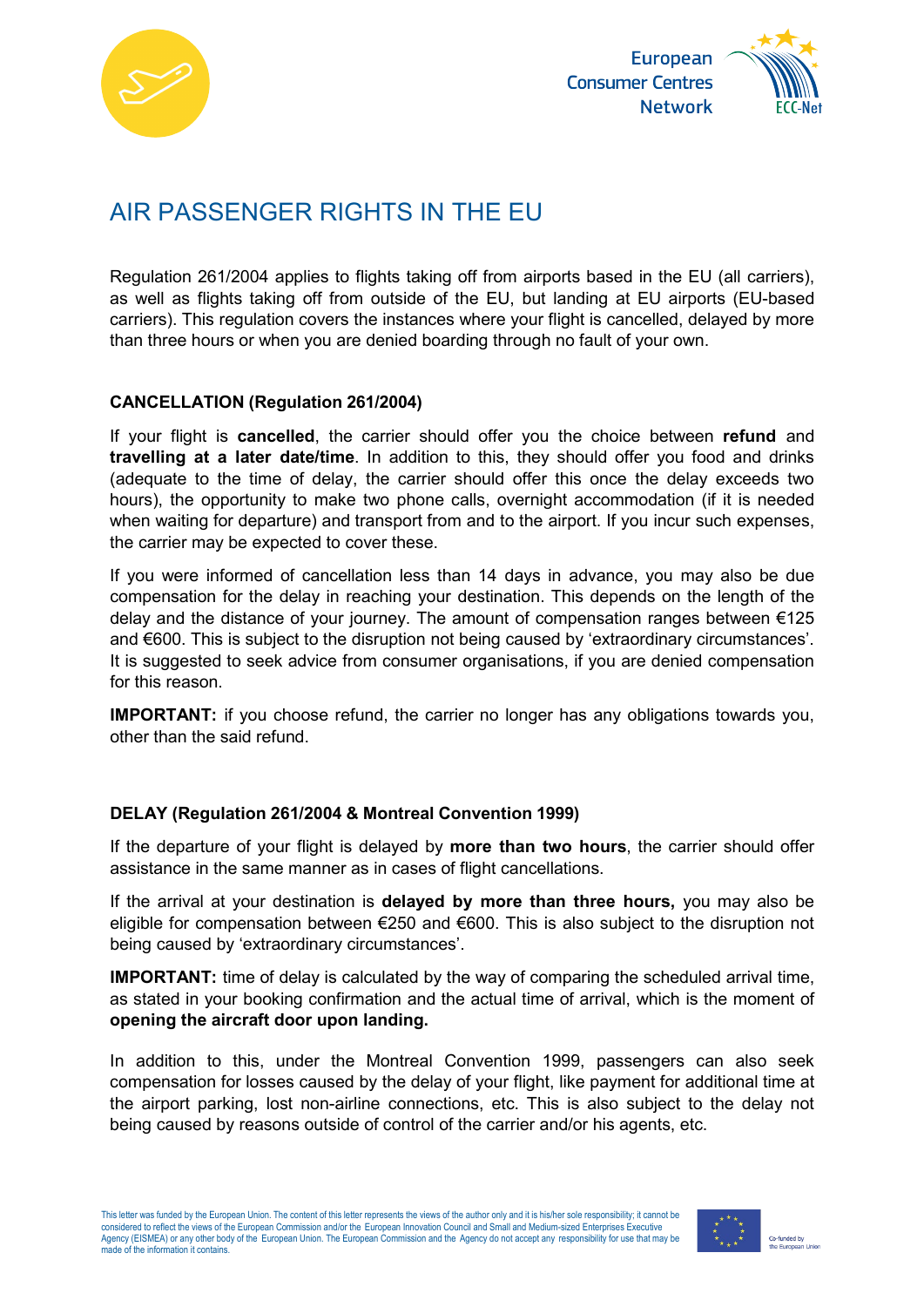



### **DENIED BOARDING (Regulation 261/2004)**

This applies to the situations where a passenger arrived at the boarding gate **on time and with all the necessary documents** required to make the journey. In most cases, this is a problem caused by overbooking, which happens on occasions.

This **does not apply (!)** to situations where the passenger was denied boarding because of lack of necessary documents, like visas, Covid-19 paperwork (where required), late arrival at the gate, etc.

The carrier has the same obligations as in cases of flight cancellations, the only difference is that the compensation for the delay in reaching the destination is due to passengers **in any case**.

**IMPORTANT:** if you choose refund, the carrier no longer has any obligations towards you, other than the said refund.

It needs to be noted that the time after such claims become time-barred depends on which country the flight departed from (If departing from the EU) or landed in (qualified flights taking off from outside of the EU). In some cases, such time may be even **as short as one year**, so it is suggested to seek advice on this immediately after the date of affected flight.

# **LUGGAGE PROBLEMS (Montreal Convention 1999)**

This piece of legislation provides that the carrier is responsible for the damage, delay or loss of **hold luggage.** There are some limitations to this, as carriers tend to exclude liability for a variety of items, (mostly valuables, medicines, etc.), hence it is strongly recommended not to put items like cash, consumer electronics, important documents and the like in your **hold luggage**. Some carriers may occasionally ask you to put your cabin bag in the aircraft hold, please make sure to **remove such items from the bag** before doing so.

If you notice that your bag is damaged or missing from the reclaim area, please make sure to complete the Property Irregularity Report (PIR) at the appropriate office at the airport. It is particularly important when it comes to damaged luggage claims, as you will have no way to prove that the damage occurred in the course of your journey otherwise.

**IMPORTANT:** completing the PIR is **NOT (!)** enough to register your claim with the airline. You need to submit the claim to the carrier within the specified time limits:

- **seven days** for damaged luggage claims
- **twenty-one days** from delivery of your bag for delayed luggage claims
- **as soon as possible** for claims regarding lost luggage

The luggage is **considered permanently lost** when the airline advises you that it is the case **OR** if the bag is not delivered within 21 days from the date of your flight.